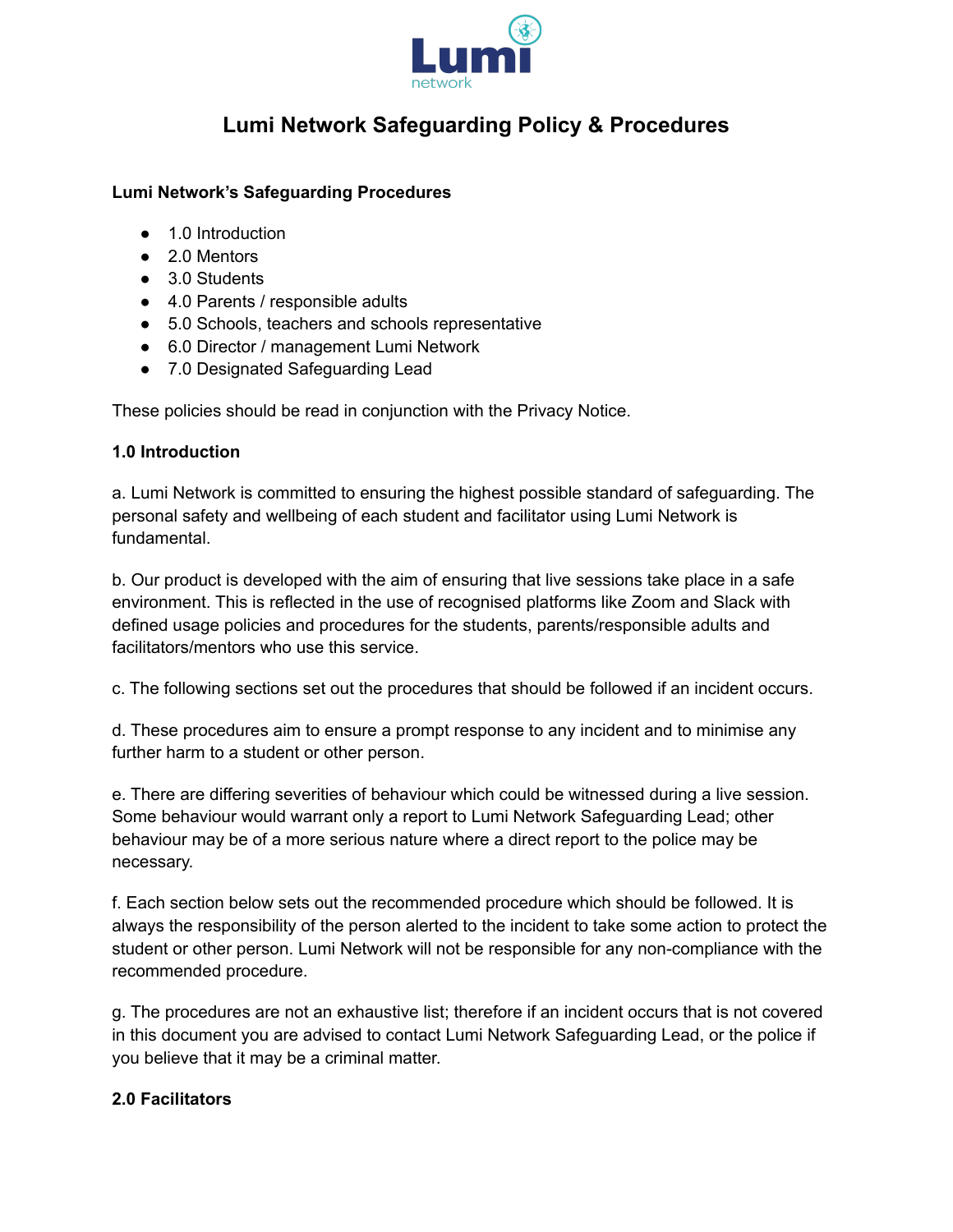

If a facilitator sees/experiences:

# 2.1 Inappropriate language

The facilitator will request, in a polite manner, that the student or other persons using inappropriate language refrains from doing so during the live session. If the language continues the facilitator will explain that they will terminate the session for that student due to the language and will report the matter to Lumi Network Safeguarding Lead who will decide on any further use of the service by the student or other person involved. The facilitator will have no further contact with the student unless by mutual agreement with Lumi Network. Any unsolicited contact from the student or other persons following the termination of the session should be reported to Lumi Network Safeguarding Lead.

# 2.2 Inappropriate behaviour

The facilitator will request, in a polite manner, that the student or other persons involved in the inappropriate behaviour refrains from the behaviour during the live session. If the behaviour continues the facilitator will explain that they will terminate the session for that student due to the behaviour and will report the matter to Lumi Network Safeguarding Lead who will decide on any further use of the service by the student or other person involved. The facilitator should have no further contact with the student unless by mutual agreement with Lumi Network. Any unsolicited contact from the student or other persons following the termination of the session should be reported to Lumi Network Safeguarding Lead.

# 2.3 Inappropriate or abusive images

a. Any display of adult pornographic images whilst in the presence of a student may constitute an offence under UK [law](https://www.cps.gov.uk/victims-witnesses). Any facilitator/mentor witnessing the display of adult pornographic images by or towards a student should explain that the images should not be displayed during a live session, terminate the session for that student and report the matter to Lumi Network Safeguarding Lead.

b. Any display of child abuse images or indecent images of a child (for these purposes, a 'child' is defined as anyone under the age of 18 years) is an offence under UK [law.](https://www.cps.gov.uk/victims-witnesses) Any facilitator witnessing a display of indecent images of a child by or in the presence of a student should explain that due to the nature of the images they will terminate the session for that student. The facilitator should then inform the UK police. The facilitator should also inform Lumi Network Safeguarding Lead of the incident to ensure any recordings can be preserved and made available for any police investigation. The facilitator should have no further contact with the student or any other person involved in the incident. Any unsolicited contact from the student or other persons following the termination of the session should be reported to the police and Lumi Network Safeguarding Lead immediately.

c. This action should be taken so that the correct authorities can be alerted and can deal appropriately with the incident.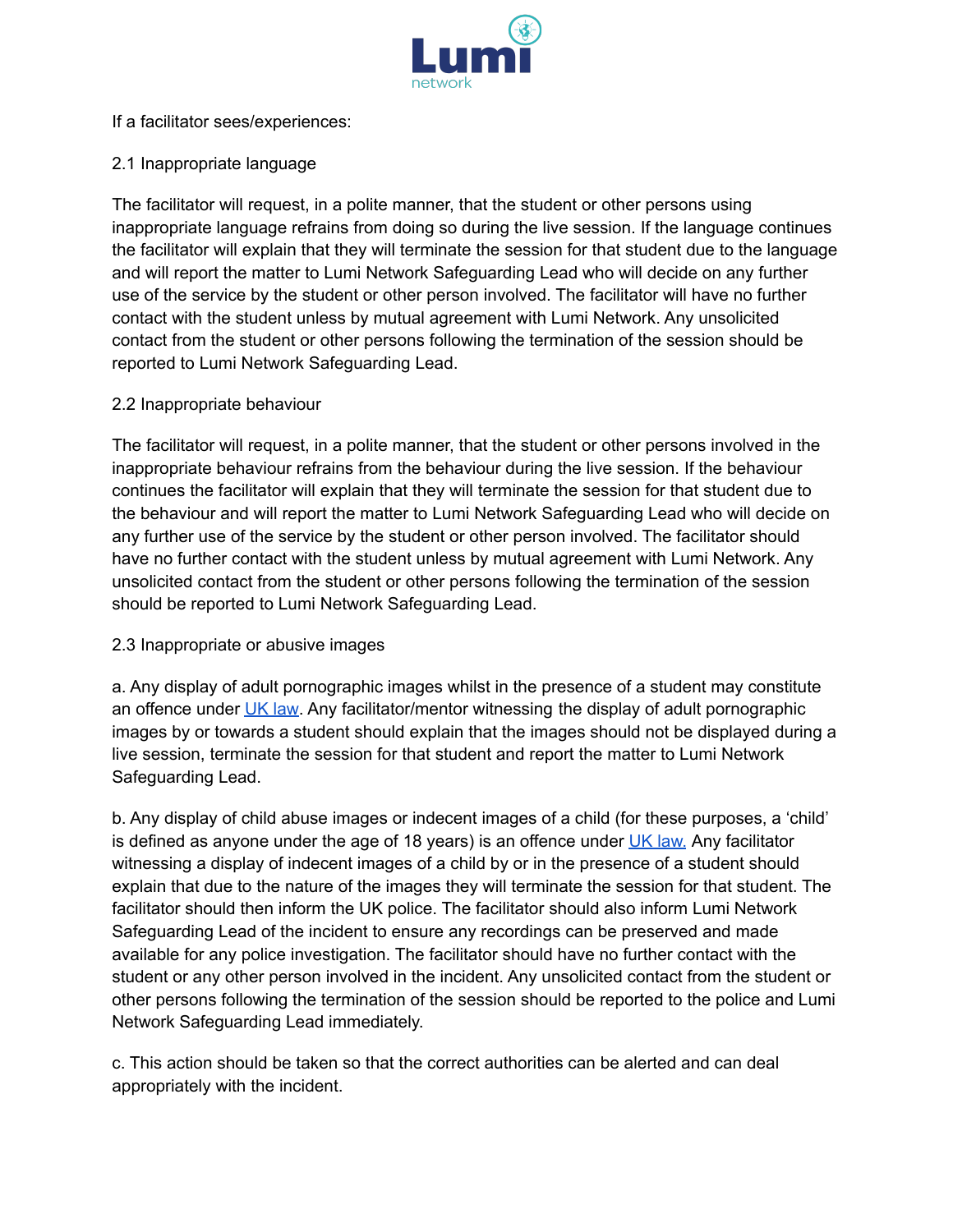

d. The display of any other images perceived to be inappropriate, either due to the age of the student or the content of the image shall be reported to Lumi Network Safeguarding Lead.

2.4 Disclosure of/witness to abuse towards or in the presence of a student

a. Any physical or sexual abuse of a child is an offence under UK [law.](https://www.cps.gov.uk/victims-witnesses) If a facilitator receives information about such abuse from the student or other person present they should reassure the person that they can get assistance for them. It is the responsibility of the facilitator to contact the UK police and report what has been witnessed.

b. If the facilitator witnesses any such abuse first-hand they should immediately contact the police and report the incident. Any facilitator witnessing a display of any such abuse of a child by or in the presence of a student should explain that due to the nature of the actions they will terminate the session for all students. Facilitator should also inform Lumi Network Safeguarding Lead of the incident to ensure any recordings can be preserved and made available for any police investigation. The facilitator should have no further contact with the student or other person involved in the incident. Any unsolicited contact from the student or other persons following the termination of the session should be reported to the police and Lumi Network Safeguarding Lead immediately.

2.5 Disclosure of inappropriate/sensitive information

a. During a live session sensitive information may be offered by a student or other person present. If the information relates to any kind of abuse, the facilitator should refer to 'Disclosure of/witness to abuse towards or in the presence of a student', above. The student or other person present should be discouraged from disclosing sensitive information by the facilitator. If the information continues to be shared the facilitator will determine the impact of the information and decide whether to continue or terminate the session for that student and/or all students and report the incident to Lumi Network Safeguarding Lead.

b. Any information disclosed regarding the safety of a child should always be reported immediately to the local police and Lumi Network Safeguarding Lead.

# **3.0 Students**

If a student sees/experiences:

3.1 Inappropriate language

a. The student will inform the Lumi Network Safeguarding Lead of the facilitator using inappropriate language. If the language continues the Lumi Safeguarding Lead should explain that they will terminate the session and will report the matter to Lumi's Management, who will decide on any further use of the service by the facilitator. The student should have no further contact with the facilitator. Any unsolicited contact from the facilitator after termination of the session should be reported to the Lumi Network Safeguarding Lead.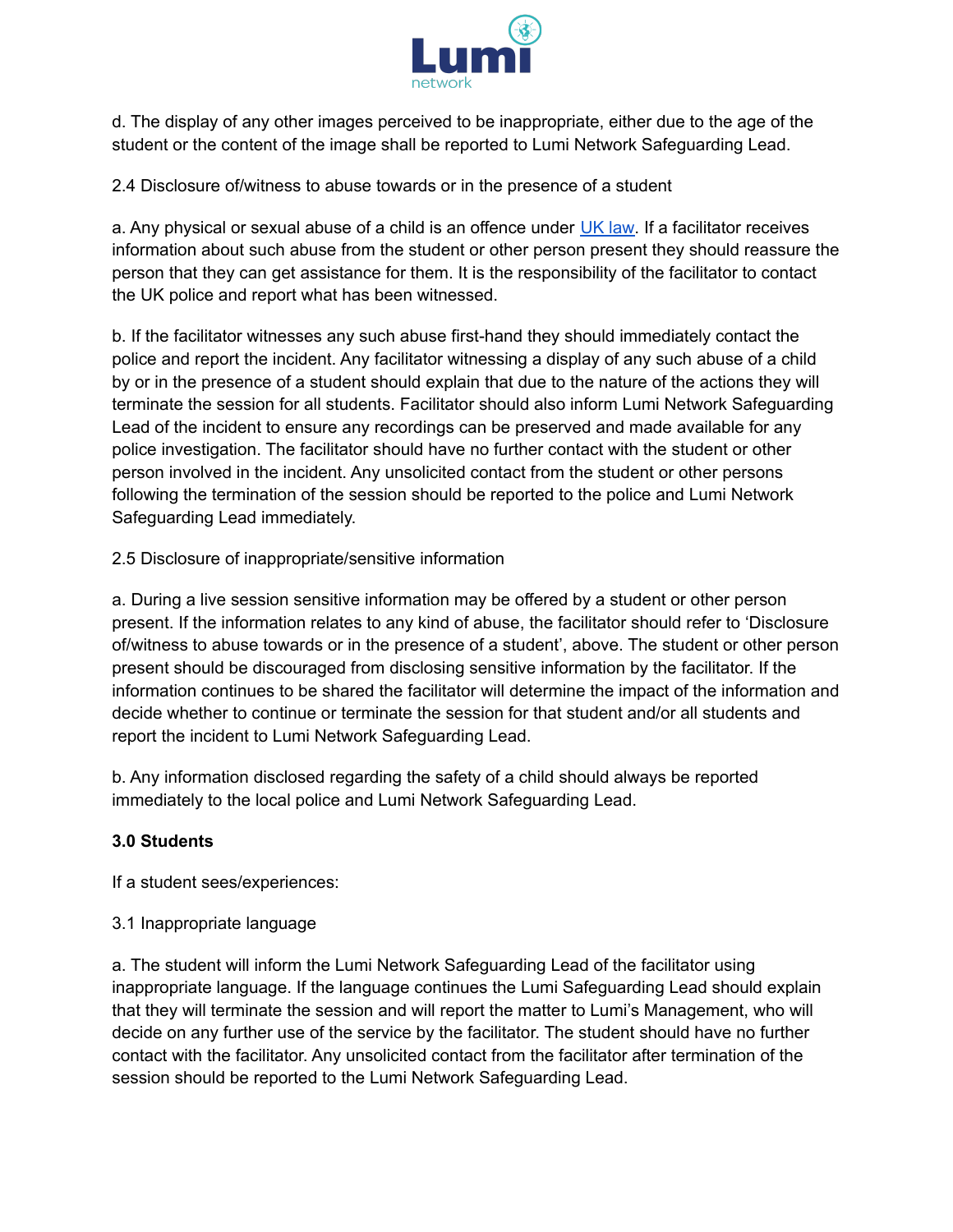

#### 3.2 Inappropriate behaviour

a. The student will inform Lumi's Safeguarding Lead of the facilitator using inappropriate behaviour. The Lumi Network's Safeguarding Lead should ask the facilitator to refrain from using inappropriate behaviour during the live session. If the behaviour continues the Safeguarding Lead will explain that they will terminate the session due to the behaviour and will report the matter to Lumi Network's Management who will decide on any further use of the service by facilitator. The student should have no further contact with the facilitator. Any unsolicited contact from the facilitator after termination of the session should be reported to the Lumi Network Safeguarding Lead.

b. If the behaviour is of a sexual nature towards a student by a facilitator, the student should immediately inform the Lumi Network Safeguarding Lead and terminate the session. The Safeguarding Lead should inform the UK police and Lumi Network Management immediately.

# 3.3 Inappropriate or abusive images

a. Any display of adult pornographic images whilst in the presence of a student may constitute an offence under UK [law](https://www.cps.gov.uk/victims-witnesses). Any student witnessing the display of adult pornographic images by a facilitator should immediately terminate the session and report this to the Lumi Network Safeguarding Lead who should inform the UK police.

b. Any display of child abuse images or indecent images of a child (for these purposes, a 'child' is defined as anyone under the age of 18 years) is an offence under UK [law](https://www.cps.gov.uk/victims-witnesses). Any student witnessing a display of indecent images of a child should immediately terminate the session and report this to a Lumi Network Safeguarding Lead, who should inform the UK police.

c. The Lumi Network Safeguarding Lead should also inform Lumi Network Management of the incident to ensure that any recordings can be preserved and made available for any police investigation. The student should have no further contact with the facilitator involved in the incident. Any unsolicited contact from the facilitator following the discontinuation of the session should be reported to the police and Lumi Network Safeguarding Lead immediately.

d. This action should be taken so that the correct authorities can be alerted and can deal appropriately with the incident.

e. The display of any other images perceived to be inappropriate either due to age of the student or content of the image shall be reported to Lumi Network Safeguarding Lead.

#### 3.4 Disclosure of/witness to abuse

a. Any physical or sexual abuse of a person is an offence under UK [law.](https://www.cps.gov.uk/victims-witnesses) If a student receives information about such abuse from the facilitator or other person present they should immediately inform the Lumi Network Safeguarding Lead. It is the responsibility of the Lumi Network Safeguarding Lead to contact the UK police and report what was witnessed.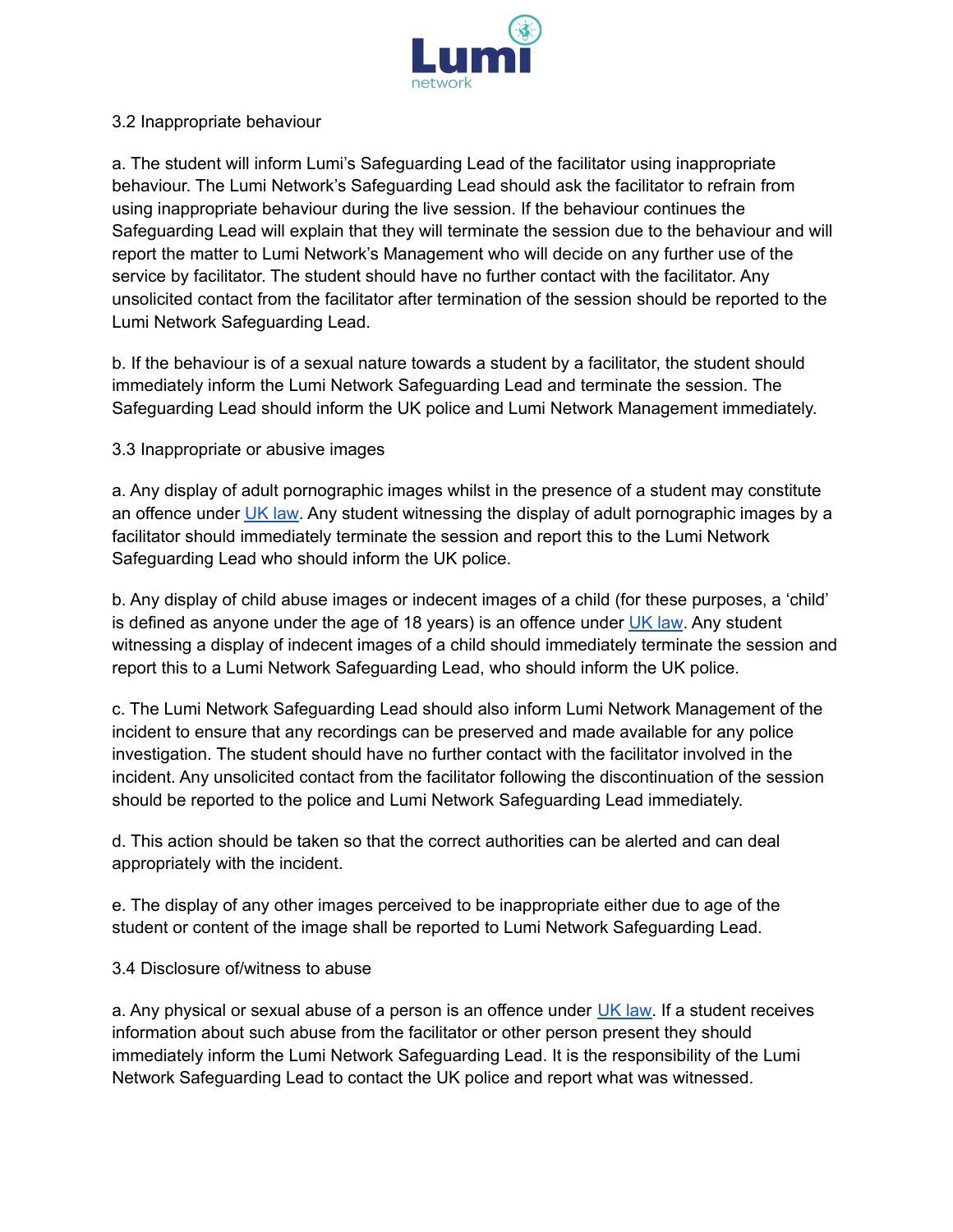

b. If the student witnesses any such abuse first-hand they should immediately contact the Lumi Network Safeguarding Lead who should immediately inform the UK police. The Lumi Network Safeguarding Lead should also inform Lumi Network Management of the incident to ensure that any recordings can be preserved and made available for any police investigation. The student should have no further contact with the facilitator involved in the incident. Any unsolicited contact from the facilitator following the termination of the session should be reported to the Lumi Network Safeguarding Lead immediately.

c. This action should be taken so the correct authorities can be alerted and can deal appropriately with the incident.

3.5 Disclosure of inappropriate/sensitive information

a. During a lesson session sensitive information may be offered by a facilitator (If the information relates to any kind of abuse the student should refer to 'Disclosure of/Witness to abuse'). The facilitator should be discouraged from disclosing sensitive information by the student. The Lumi Network Safeguarding Lead will determine the impact of the information and decide whether to continue or terminate the session and report the incident to Lumi Network Safeguarding Lead.

b. Any information disclosed regarding the safety of a child should always be immediately reported to the UK police.

c. Any facilitator reported by a student will be suspended from the site until the incident has been investigated by the appropriate authority. The responsible adult may be informed of the resolution if appropriate.

# **4.0 Parent/Responsible Adults**

a. It is the duty of the parent/responsible adult to ensure the wellbeing of the child if they have been affected by anything said or done by the facilitator when they are made aware.

b. If a parent/responsible adult is alerted by the student to any inappropriate behaviour/language or information by the student or they witness any inappropriate behaviour/language or information by the facilitator, they should immediately speak to the facilitator, state their concern and the incident should then be reported to the Lumi Network Safeguarding Lead to take appropriate action. As there is a recording of the session available, the Lumi Network Safeguarding Lead may review the session before taking further action.

c. The parent/responsible adult should have no further contact with the facilitator involved in the incident. Any unsolicited communication from the facilitator should be reported to the police and Lumi Network Safeguarding Lead as soon as possible.

d. If a parent/responsible adult is alerted by the student to any inappropriate or abusive images or they witness any inappropriate or abusive images displayed by the facilitator, they should immediately speak to the facilitator, state their concern and inform them they are reporting the issue to Lumi Network's Safeguarding Lead. The parent/responsible adult should inform the UK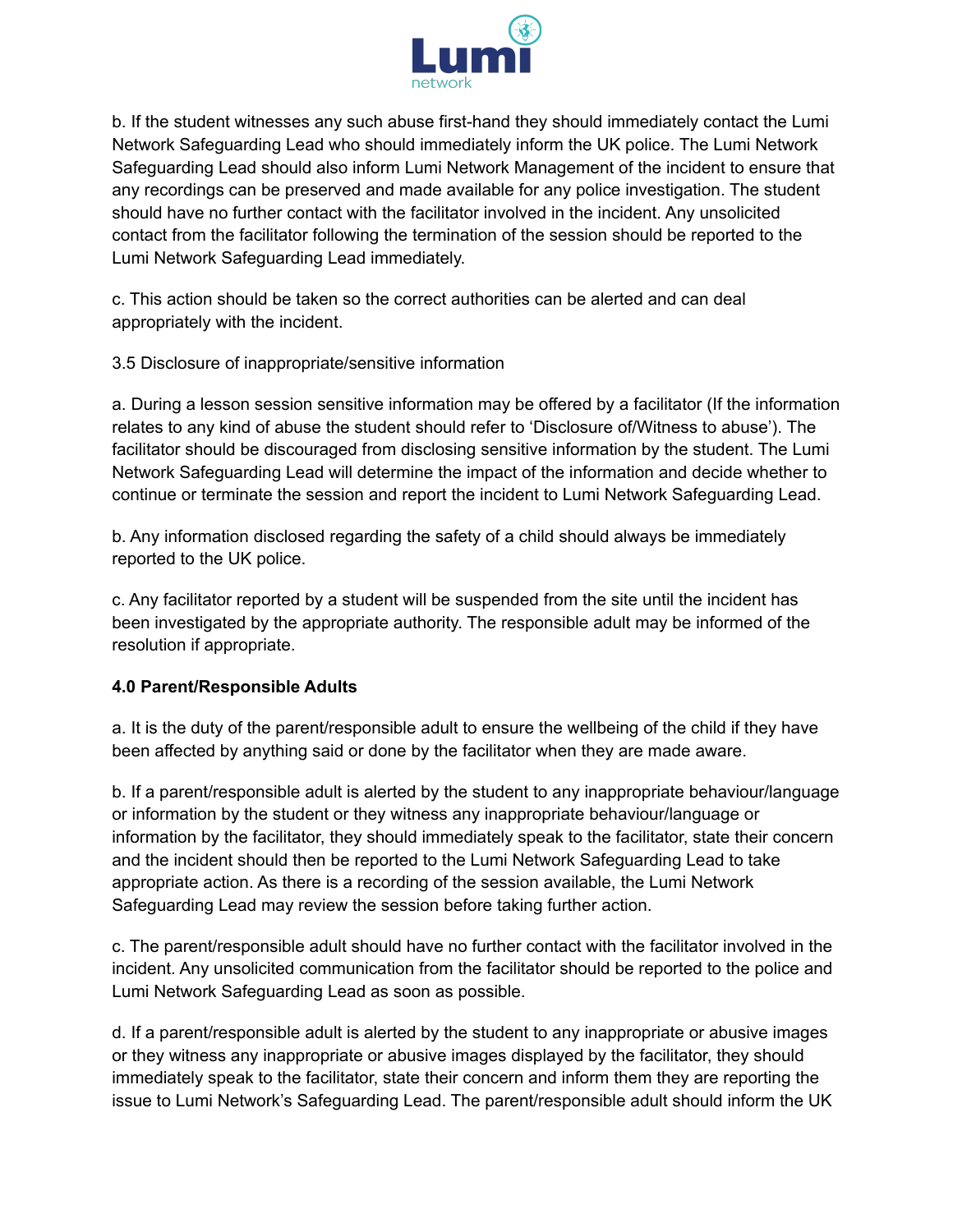

police (if appropriate) and (in all cases) the Lumi Network Management of the incident to ensure that any recordings can be preserved and made available to any police investigation.

e. The parent/responsible adult should have no further contact with the facilitator involved in the incident. Any unsolicited communication from the facilitator should be reported to the police and Lumi Network Safeguarding Lead as soon as possible.

f. As there is a recording of the session available, the Lumi Network Safeguarding Lead may review the session before taking further action.

g. Any facilitator reported by a parent/responsible adult will be suspended from the site until the incident has been investigated by the appropriate authority. The parent/responsible adult will be informed of the resolution if appropriate.

# **5.0 Schools, Teachers and Schools Representative**

a. The teacher or school representative shall follow the procedures outlined for 'Parent/Responsible adult' in Section 4.

b. Additionally the teacher or school representative should inform the parent of the student about the incident and, as appropriate, the school's Child Protection officer.

c. For the purpose of this policy document a 'responsible adult' includes teachers and school representatives.

# **6.0 Director/management Lumi Network**

a. The Safeguarding Policy and Safeguarding Procedures of the Lumi Network platform and services are the responsibility of the Director and management.

b. Any report of a contravention of the Safeguarding Policy will be reviewed by Lumi Network's Safeguarding Lead, who may engage independent Child Protection consultants to ensure that an appropriate course of action is taken.

c. Any incident reported to Lumi Network shall be reviewed as soon as possible to ensure a timely resolution.

d. If a report concerns minor breach of the Safeguarding Policy, Lumi Network's Safeguarding Lead can make a decision as to appropriate action which may include barring the reported person from using the Lumi Network services.

e. If a report is received by Lumi Network which concerns the immediate safety of a student or any illegal activity during a live session, they will be required to contact UK police and report the incident.

# **7.0 Designated Safeguarding Lead**